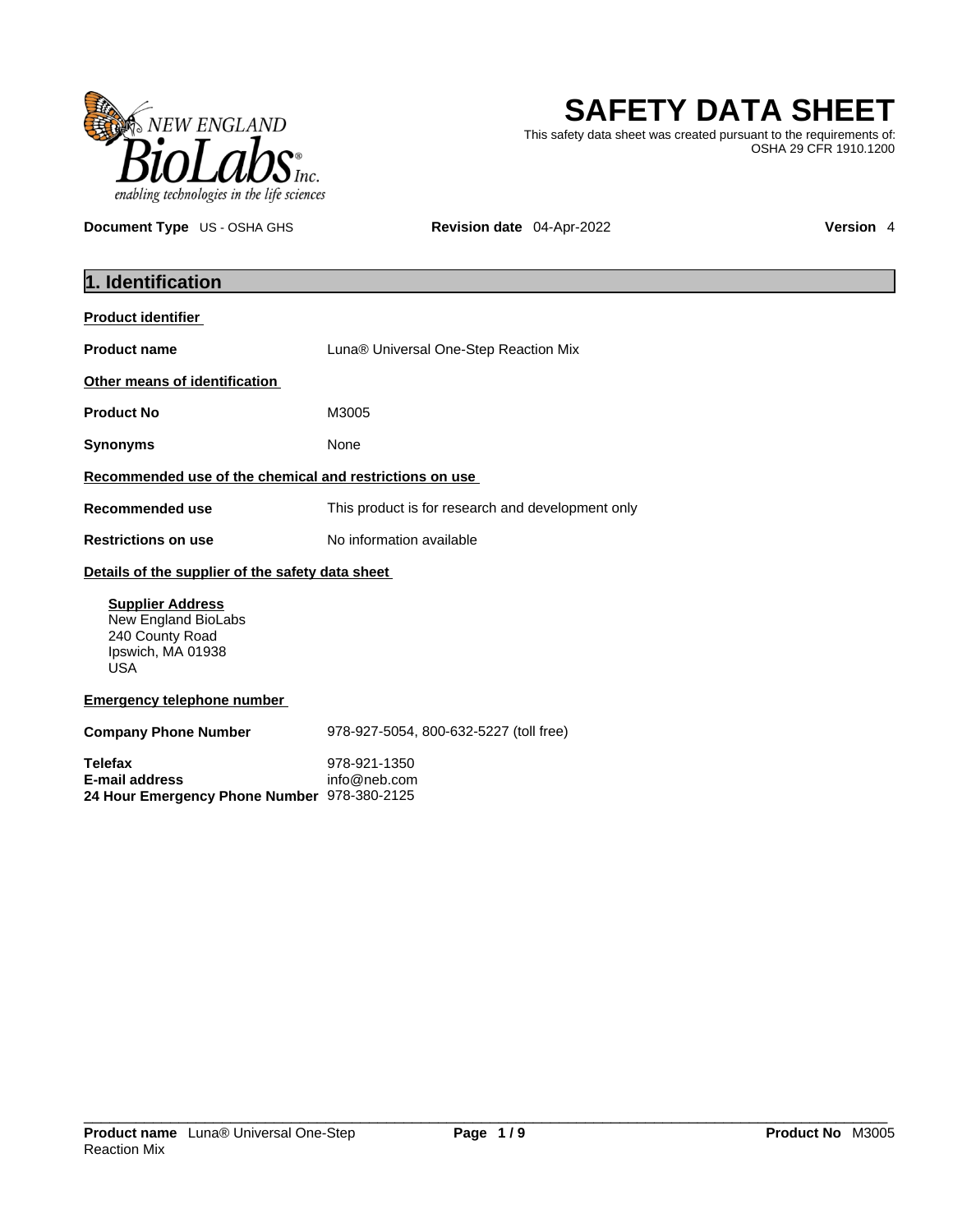# **2. Hazard(s) identification**

#### **Classification**

This chemical is not considered hazardous by the 2012 OSHA Hazard Communication Standard (29 CFR 1910.1200)

#### **Hazards not otherwise classified (HNOC)**

Not applicable

### **Label elements**

| <b>Hazard statements</b> | This chemical is not considered hazardous by the 2012 OSHA Hazard Communication Standard (29 CFR 1910.1200)      |      |           |
|--------------------------|------------------------------------------------------------------------------------------------------------------|------|-----------|
|                          | The product contains no substances which at their given concentration, are considered to be hazardous to health. |      |           |
| Appearance Blue          | <b>Physical state</b> Liquid                                                                                     | Odor | Odorlessl |

## **Other information**

No information available.

# **3. Composition/information on ingredients**

#### **Substance**

Not applicable.

### **Mixture**

| Cher<br>mical name           | <b>NC</b>                    | Weight-% | <b>CACTAT</b><br>an<br>SECIEL |
|------------------------------|------------------------------|----------|-------------------------------|
| Chloride<br>ıssıum<br>บเสรรเ | $\sim$<br>7-40-<br>'44.<br>w |          |                               |

## **4. First-aid measures**

#### **Description of first aid measures**

| <b>Inhalation</b>   | Remove to fresh air.                                                                                                    |
|---------------------|-------------------------------------------------------------------------------------------------------------------------|
| Eye contact         | Rinse thoroughly with plenty of water for at least 15 minutes, lifting lower and upper eyelids.<br>Consult a physician. |
| <b>Skin contact</b> | Wash skin with soap and water.                                                                                          |
| Ingestion           | Rinse mouth.                                                                                                            |

#### **Most important symptoms and effects, both acute and delayed**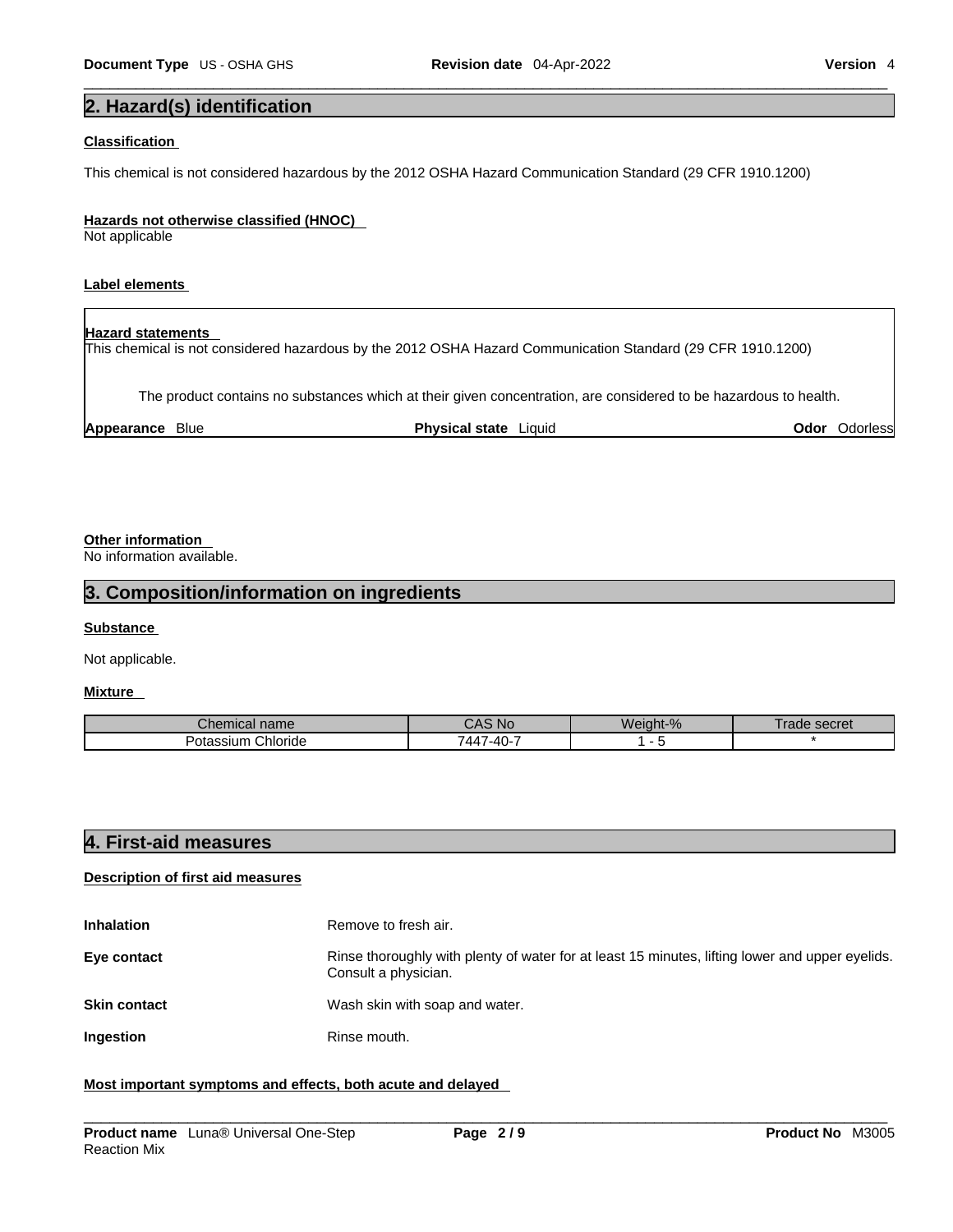**Symptoms** No information available.

### **Indication of any immediate medical attention and special treatment needed**

**Note to physicians** Treat symptomatically.

# **5. Fire-fighting measures**

| <b>Suitable Extinguishing Media</b>                                    | Use extinguishing measures that are appropriate to local circumstances and the<br>surrounding environment. |  |
|------------------------------------------------------------------------|------------------------------------------------------------------------------------------------------------|--|
| Large Fire                                                             | CAUTION: Use of water spray when fighting fire may be inefficient.                                         |  |
| Unsuitable extinguishing media                                         | Do not scatter spilled material with high pressure water streams.                                          |  |
| Specific hazards arising from the<br>chemical                          | No information available.                                                                                  |  |
| <b>Explosion data</b><br><b>Sensitivity to mechanical impact None.</b> |                                                                                                            |  |
| Sensitivity to static discharge                                        | None.                                                                                                      |  |

| Special protective equipment and | Firefighters should wear self-contained breathing apparatus and full firefighting turnout |
|----------------------------------|-------------------------------------------------------------------------------------------|
| precautions for fire-fighters    | gear. Use personal protection equipment.                                                  |

## **6. Accidental release measures**

**Personal precautions, protective equipment and emergency procedures**

**Personal precautions** Ensure adequate ventilation.

| Methods and material for containment and cleaning up |                                                       |  |  |
|------------------------------------------------------|-------------------------------------------------------|--|--|
| <b>Methods for containment</b>                       | Prevent further leakage or spillage if safe to do so. |  |  |
| Methods for cleaning up                              | Pick up and transfer to properly labeled containers.  |  |  |

| 7. Handling and storage                                      |                                                                        |  |
|--------------------------------------------------------------|------------------------------------------------------------------------|--|
| <b>Precautions for safe handling</b>                         |                                                                        |  |
| Advice on safe handling                                      | Handle in accordance with good industrial hygiene and safety practice. |  |
| Conditions for safe storage, including any incompatibilities |                                                                        |  |
| <b>Storage Conditions</b>                                    | Keep container tightly closed in a dry and well-ventilated place.      |  |

# **8. Exposure controls/personal protection**

## **Control parameters**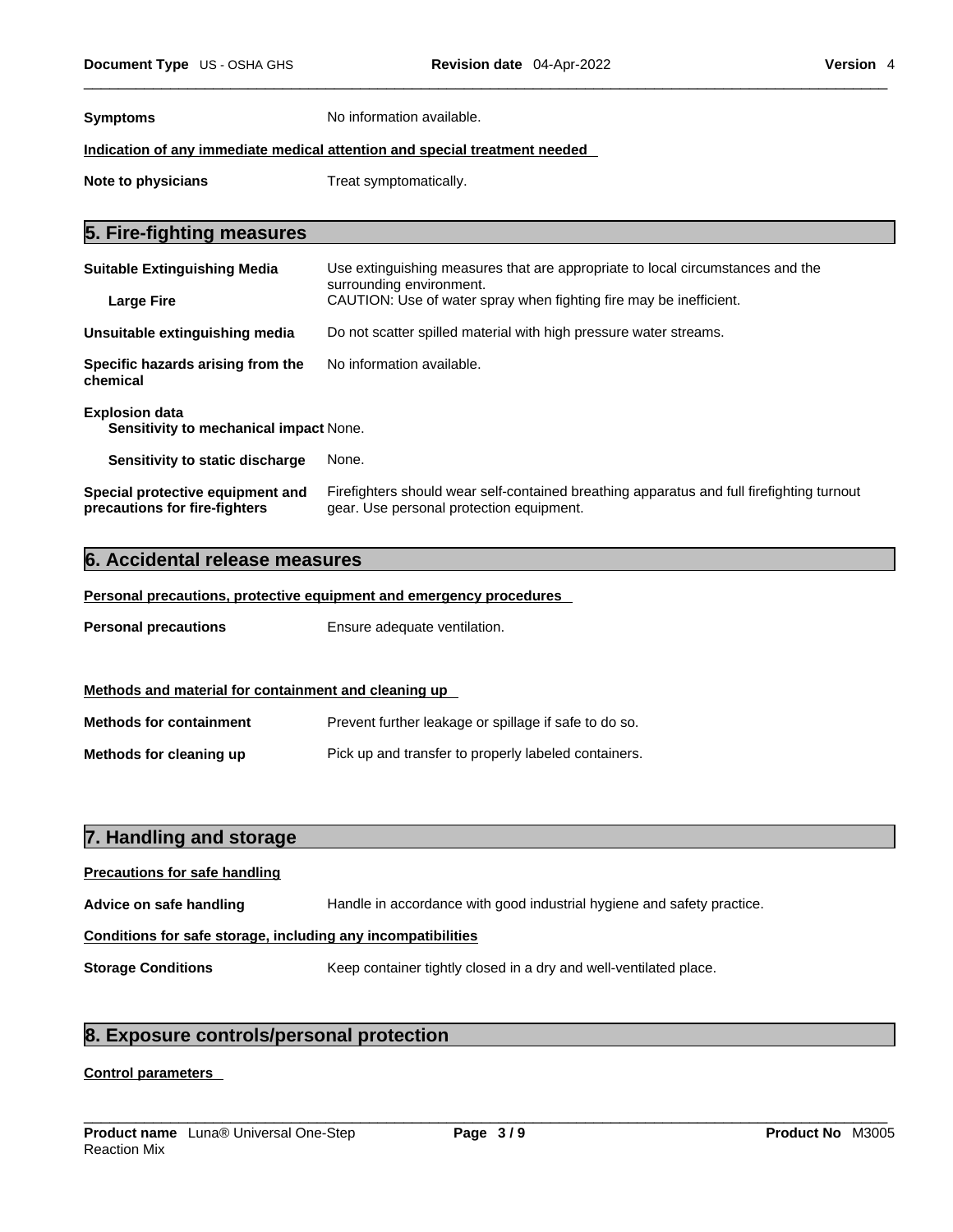| <b>Exposure Limits</b>                  | The following ingredients are the only ingredients of the product above the cut-off level (or<br>level that contributes to the hazard classification of the mixture) which have an exposure<br>limit applicable in the region for which this safety data sheet is intended or other<br>recommended limit. At this time, the other relevant constituents have no known exposure<br>limits from the sources listed here. |
|-----------------------------------------|------------------------------------------------------------------------------------------------------------------------------------------------------------------------------------------------------------------------------------------------------------------------------------------------------------------------------------------------------------------------------------------------------------------------|
| <b>Other information</b>                | Vacated limits revoked by the Court of Appeals decision in AFL-CIO v. OSHA, 965 F.2d 962<br>(11th Cir., 1992).                                                                                                                                                                                                                                                                                                         |
| <b>Appropriate engineering controls</b> |                                                                                                                                                                                                                                                                                                                                                                                                                        |
| <b>Engineering controls</b>             | <b>Showers</b><br>Eyewash stations<br>Ventilation systems.                                                                                                                                                                                                                                                                                                                                                             |
|                                         | Individual protection measures, such as personal protective equipment                                                                                                                                                                                                                                                                                                                                                  |
| <b>Eye/face protection</b>              | No special protective equipment required.                                                                                                                                                                                                                                                                                                                                                                              |
| Skin and body protection                | No special protective equipment required.                                                                                                                                                                                                                                                                                                                                                                              |
| <b>Respiratory protection</b>           | No protective equipment is needed under normal use conditions. If exposure limits are<br>exceeded or irritation is experienced, ventilation and evacuation may be required.                                                                                                                                                                                                                                            |
| <b>General hygiene considerations</b>   | Handle in accordance with good industrial hygiene and safety practice.                                                                                                                                                                                                                                                                                                                                                 |

# **9. Physical and chemical properties**

## **Information on basic physical and chemical properties**

| <b>Physical state</b>                     | Liquid                   |                  |
|-------------------------------------------|--------------------------|------------------|
| Appearance                                | Blue                     |                  |
| <b>Color</b>                              | No information available |                  |
| Odor                                      | <b>Odorless</b>          |                  |
| <b>Odor threshold</b>                     | No information available |                  |
| <b>Property</b>                           | Values                   | Remarks • Method |
| рH                                        | 8.3                      |                  |
| Melting point / freezing point            | No data available        | None known       |
| Initial boiling point and boiling         | No data available        | None known       |
| range                                     |                          |                  |
| <b>Flash point</b>                        | No data available        | None known       |
| <b>Evaporation rate</b>                   | No data available        | None known       |
| Flammability (solid, gas)                 | No data available        | None known       |
| <b>Flammability Limit in Air</b>          |                          | None known       |
| <b>Upper flammability or explosive</b>    | No data available        |                  |
| limits                                    |                          |                  |
| Lower flammability or explosive<br>limits | No data available        |                  |
| Vapor pressure                            | No data available        | None known       |
| <b>Vapor density</b>                      | No data available        | None known       |
| <b>Relative density</b>                   | No data available        | None known       |
| <b>Water solubility</b>                   | No data available        | None known       |
| Solubility(ies)                           | No data available        | None known       |
| <b>Partition coefficient</b>              | No data available        | None known       |
| <b>Autoignition temperature</b>           | 215 °C / 419 °F          |                  |
| <b>Decomposition temperature</b>          |                          | None known       |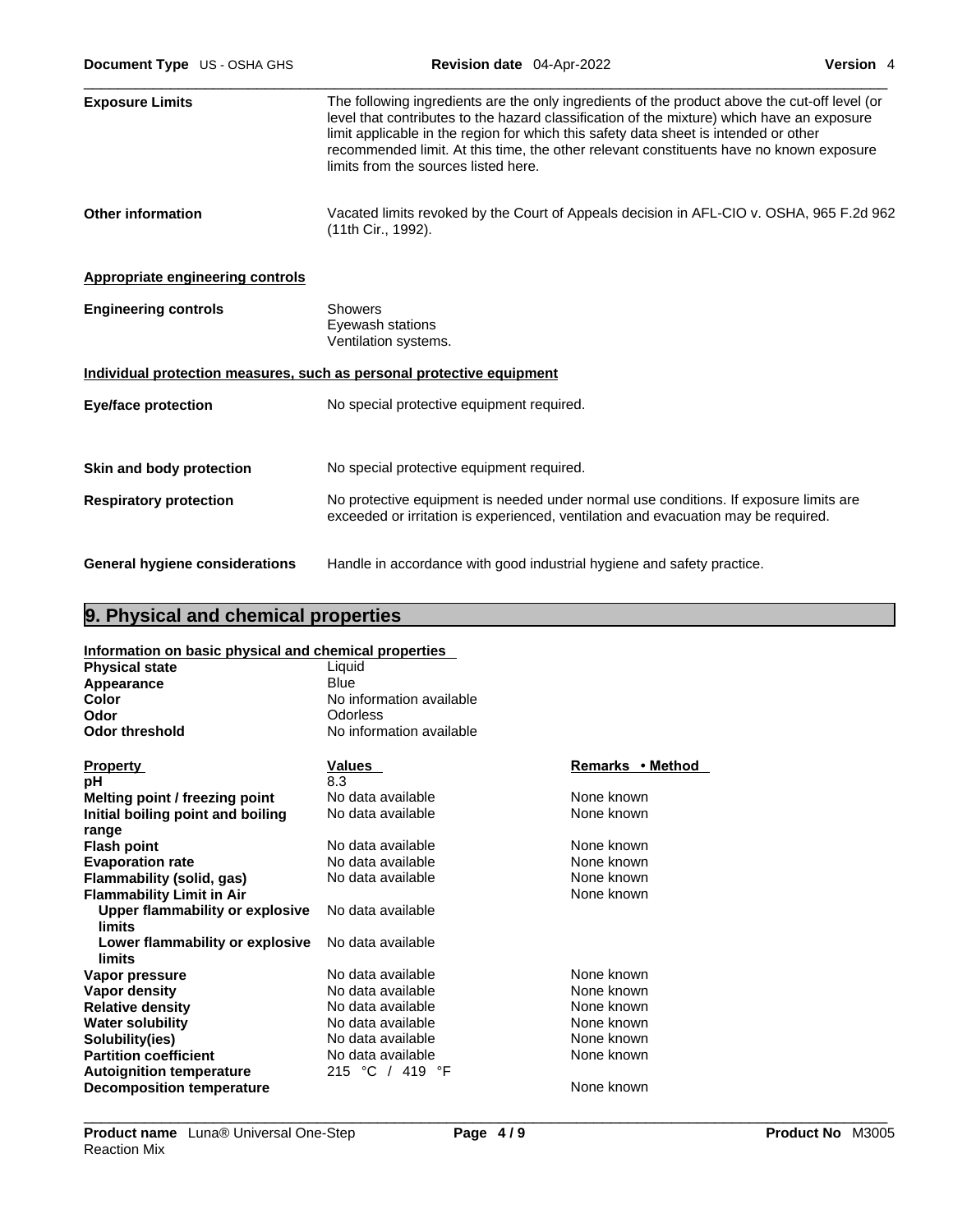| <b>Kinematic viscosity</b>  | No data available        | None known |
|-----------------------------|--------------------------|------------|
| <b>Dynamic viscosity</b>    | No data available        | None known |
| <b>Other information</b>    |                          |            |
| <b>Explosive properties</b> | No information available |            |
| <b>Oxidizing properties</b> | No information available |            |
| Softening point             | No information available |            |
| <b>Molecular weight</b>     | No information available |            |
| <b>VOC Content (%)</b>      | No information available |            |
| <b>Liquid Density</b>       | No information available |            |
| <b>Bulk density</b>         | No information available |            |
|                             |                          |            |

# **10. Stability and reactivity**

| <b>Reactivity</b>                                                       | No information available.                 |
|-------------------------------------------------------------------------|-------------------------------------------|
| <b>Chemical stability</b>                                               | Stable under normal conditions.           |
| <b>Possibility of hazardous reactions</b> None under normal processing. |                                           |
| <b>Conditions to avoid</b>                                              | None known based on information supplied. |
| Incompatible materials                                                  | None known based on information supplied. |
|                                                                         |                                           |

**Hazardous decomposition products** None known based on information supplied.

# **11. Toxicological information**

#### **Information on likely routes of exposure**

| <b>Inhalation</b>                                                            | Specific test data for the substance or mixture is not available. |  |
|------------------------------------------------------------------------------|-------------------------------------------------------------------|--|
| Eye contact                                                                  | Specific test data for the substance or mixture is not available. |  |
| <b>Skin contact</b>                                                          | Specific test data for the substance or mixture is not available. |  |
| Ingestion                                                                    | Specific test data for the substance or mixture is not available. |  |
| Symptoms related to the physical, chemical and toxicological characteristics |                                                                   |  |
| Symptoms                                                                     | No information available.                                         |  |
| Acute toxicity                                                               |                                                                   |  |
| <b>Numerical measures of toxicity</b>                                        |                                                                   |  |
| The following values are calculated based on chapter 3.1 of the GHS document |                                                                   |  |

**ATEmix (oral)** 75,452.20 mg/kg<br>**ATEmix (dermal)** 95,412.80 mg/kg **ATEmix** (dermal)

#### **Component Information**

| ____               |                        |             |                        |
|--------------------|------------------------|-------------|------------------------|
| Chemical name      | Oral LD50              | Dermal LD50 | <b>Inhalation LC50</b> |
| Potassium Chloride | Rat<br>2600 mg/kg<br>- |             |                        |
| 7447-40-7          |                        |             |                        |

## **Delayed and immediate effects as well as chronic effects from short and long-term exposure**

**Skin corrosion/irritation** No information available.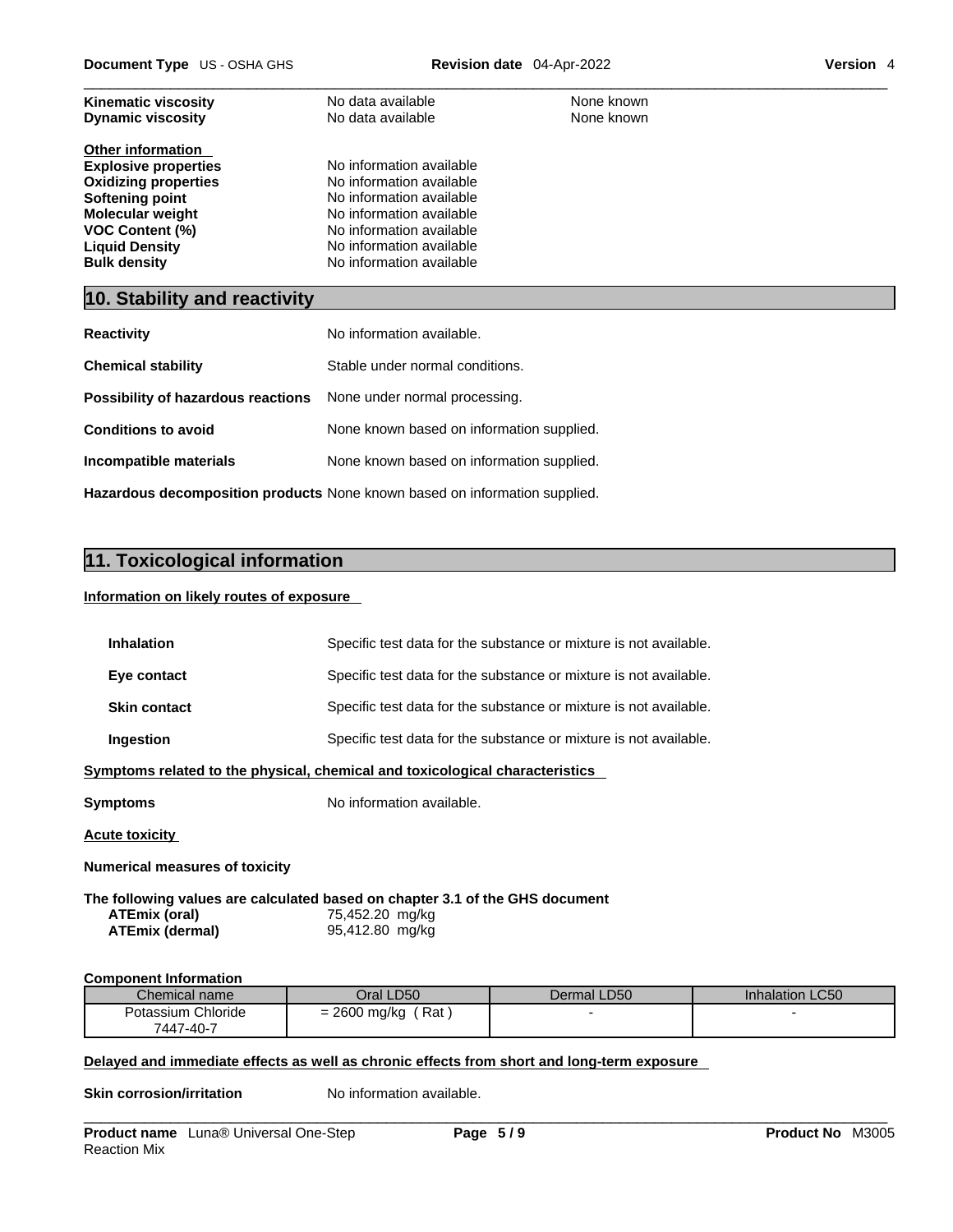| Serious eye damage/eye irritation | No information available. |
|-----------------------------------|---------------------------|
| Respiratory or skin sensitization | No information available. |
| <b>Germ cell mutagenicity</b>     | No information available. |
| Carcinogenicity                   | No information available. |
| <b>Reproductive toxicity</b>      | No information available. |
| <b>STOT - single exposure</b>     | No information available. |
| <b>STOT - repeated exposure</b>   | No information available. |
| <b>Aspiration hazard</b>          | No information available. |
| Other adverse effects             | No information available. |
| Interactive effects               | No information available. |

# **12. Ecological information**

## **Ecotoxicity**

| Chemical name      | Algae/aquatic plants  | <b>Fish</b>                 | Toxicity to    | Crustacea               |
|--------------------|-----------------------|-----------------------------|----------------|-------------------------|
|                    |                       |                             | microorganisms |                         |
| Potassium Chloride | EC50: =2500mg/L (72h, | $LC50: = 1060$ mg/L (96h, 1 | -              | $EC50: = 825mg/L (48h,$ |
| 7447-40-7          | Desmodesmus           | Lepomis macrochirus)        |                | Daphnia magna)          |
|                    | subspicatus)          | LC50: 750 - 1020mg/L        |                | EC50: =83mg/L (48h,     |
|                    |                       | (96h, Pimephales            |                | Daphnia magna)          |
|                    |                       | promelas)                   |                |                         |

**Persistence and degradability** No information available.

**Bioaccumulation**

**Component Information**

**Other adverse effects** No information available.

# **13. Disposal considerations**

## **Waste treatment methods**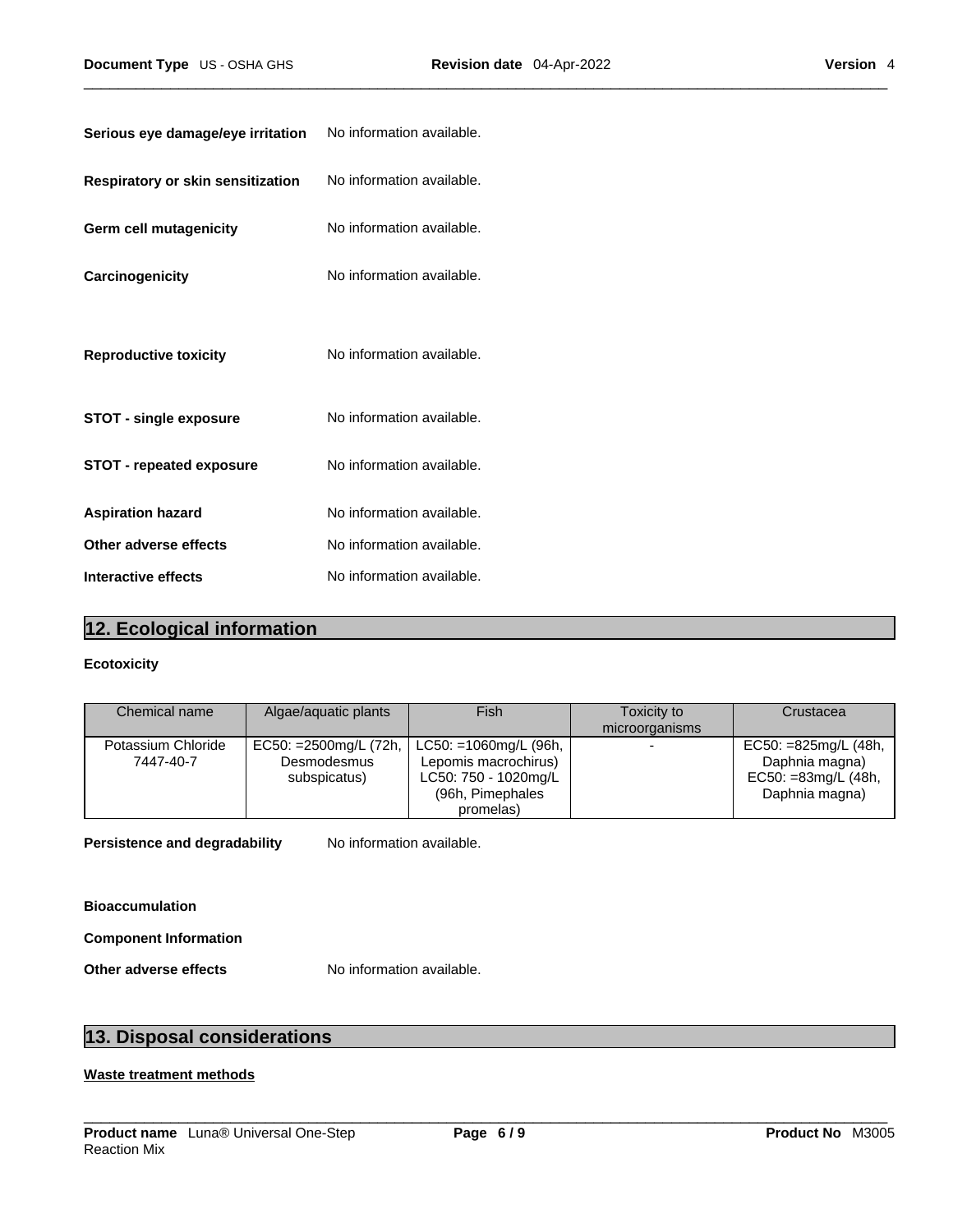| Document Type US - OSHA GHS            | <b>Revision date</b> 04-Apr-2022                                                                                   | Version 4 |
|----------------------------------------|--------------------------------------------------------------------------------------------------------------------|-----------|
| Waste from residues/unused<br>products | Dispose of in accordance with local regulations. Dispose of waste in accordance with<br>environmental legislation. |           |
| <b>Contaminated packaging</b>          | Do not reuse empty containers.                                                                                     |           |

# **14. Transport information**

| DOT         | Not regulated |
|-------------|---------------|
| <b>TDG</b>  | Not regulated |
| <b>MEX</b>  | Not regulated |
| ICAO (air)  | Not regulated |
| <b>IATA</b> | Not regulated |
| <b>IMDG</b> | Not regulated |
| <u>RID</u>  | Not regulated |
| <u>ADR</u>  | Not regulated |
| ADN         | Not regulated |
|             |               |

## **15. Regulatory information**

#### **International Inventories**

**TSCA Contact supplier for inventory compliance status.** 

\*Contact supplier for details. One or more substances in this product are either not listed on the US TSCA inventory, listed on the confidential US TSCA inventory or are otherwise exempted from inventory listing requirements

| <b>DSL/NDSL</b>      | Contact supplier for inventory compliance status. |
|----------------------|---------------------------------------------------|
| <b>EINECS/ELINCS</b> | Contact supplier for inventory compliance status. |
| <b>ENCS</b>          | Contact supplier for inventory compliance status. |
| <b>IECSC</b>         | Contact supplier for inventory compliance status. |
| <b>KECL</b>          | Contact supplier for inventory compliance status. |
| <b>PICCS</b>         | Contact supplier for inventory compliance status. |
| AIIC.                | Contact supplier for inventory compliance status. |
| <b>NZIOC</b>         | Contact supplier for inventory compliance status. |

 **Legend:** 

 **TSCA** - United States Toxic Substances Control Act Section 8(b) Inventory

 **DSL/NDSL** - Canadian Domestic Substances List/Non-Domestic Substances List

 **EINECS/ELINCS** - European Inventory of Existing Chemical Substances/European List of Notified Chemical Substances

 **ENCS** - Japan Existing and New Chemical Substances

 **IECSC** - China Inventory of Existing Chemical Substances

 **KECL** - Korean Existing and Evaluated Chemical Substances

 **PICCS** - Philippines Inventory of Chemicals and Chemical Substances

 **AICS** - Australian Inventory of Chemical Substances

 **NZIoC** - New Zealand Inventory of Chemicals

#### **US Federal Regulations**

## **SARA 313**

Section 313 of Title III of the Superfund Amendments and Reauthorization Act of 1986 (SARA). This product does not contain any chemicals which are subject to the reporting requirements of the Act and Title 40 of the Code of Federal Regulations, Part 372.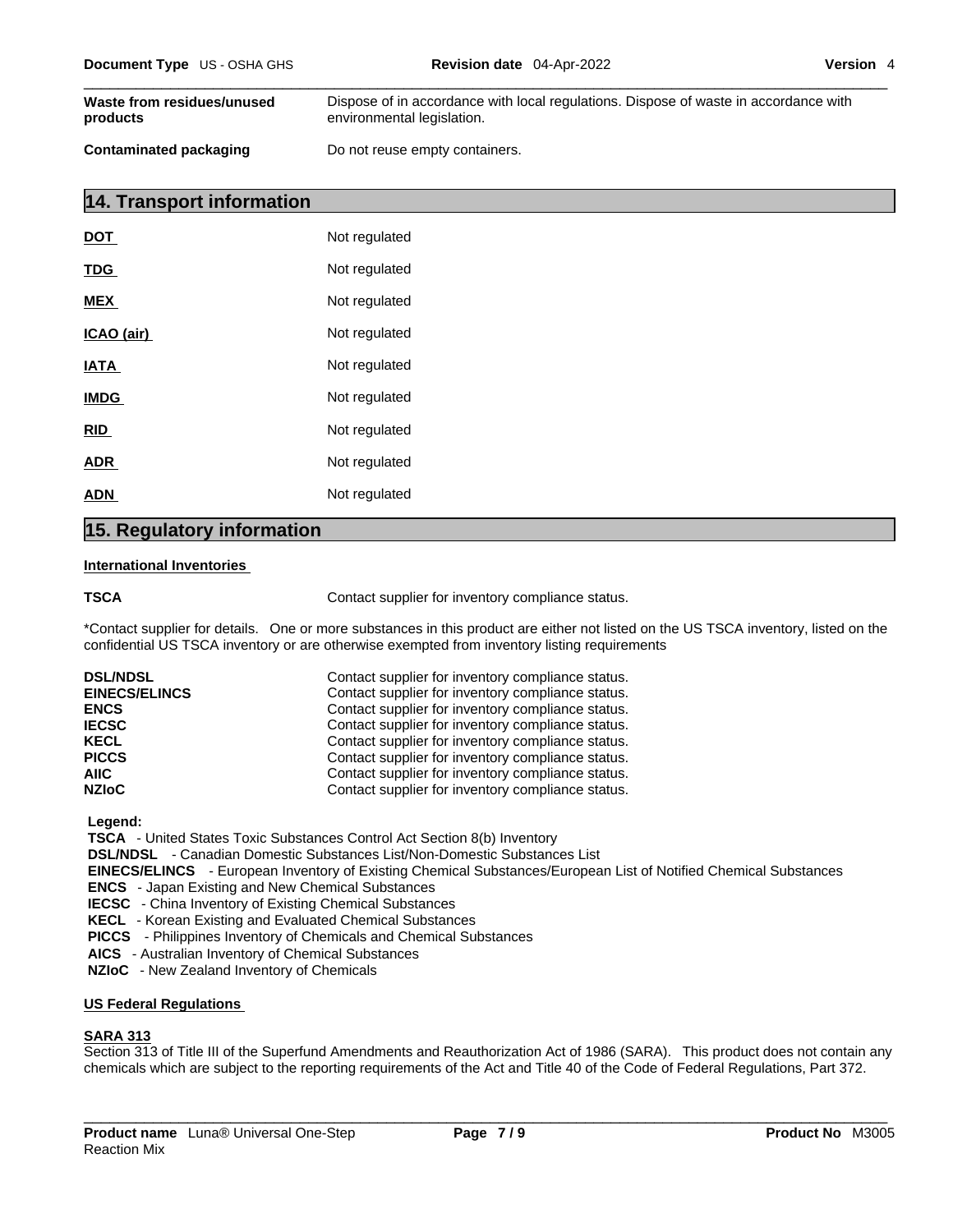#### **SARA 311/312 Hazard Categories**

Should this product meet EPCRA 311/312 Tier reporting criteria at 40 CFR 370, refer to Section 2 of this SDS for appropriate classifications.

#### **CWA (Clean WaterAct)**

This product does not contain any substances regulated as pollutants pursuant to the Clean Water Act (40 CFR 122.21 and 40 CFR 122.42).

#### **CERCLA**

This material, as supplied, does not contain any substances regulated as hazardous substances under the Comprehensive Environmental Response Compensation and Liability Act (CERCLA) (40 CFR 302) or the Superfund Amendments and Reauthorization Act (SARA) (40 CFR 355). There may be specific reporting requirements at the local, regional, or state level pertaining to releases of this material.

#### **US State Regulations**

#### **California Proposition 65**

This product does not contain any Proposition 65 chemicals.

#### **U.S. State Right-to-Know Regulations**

| Chemical name                        | New Jersey | <b>Massachusetts</b> | Pennsylvania |
|--------------------------------------|------------|----------------------|--------------|
| Glycerol                             |            |                      |              |
| 56-81-5                              |            |                      |              |
| <b>Trade Secret</b>                  |            |                      |              |
| <b>Dimethly Sulfoxide</b><br>67-68-5 |            |                      |              |

### **U.S. EPA Label Information**

**EPA Pesticide Registration Number** Not applicable

| <b>NFPA</b><br>Health hazards 0<br><b>Flammability 1</b><br><b>Instability</b> 0<br>Special hazards -<br>HMIS<br><b>Flammability 1</b><br>Physical hazards 0<br>Personal protection X<br><b>Health hazards</b> 0                                                                                                                                                                                                                                                                                                                                                                                            |  |
|-------------------------------------------------------------------------------------------------------------------------------------------------------------------------------------------------------------------------------------------------------------------------------------------------------------------------------------------------------------------------------------------------------------------------------------------------------------------------------------------------------------------------------------------------------------------------------------------------------------|--|
|                                                                                                                                                                                                                                                                                                                                                                                                                                                                                                                                                                                                             |  |
| Key or legend to abbreviations and acronyms used in the safety data sheet                                                                                                                                                                                                                                                                                                                                                                                                                                                                                                                                   |  |
| Legend Section 8: EXPOSURE CONTROLS/PERSONAL PROTECTION                                                                                                                                                                                                                                                                                                                                                                                                                                                                                                                                                     |  |
| TWA<br>TWA (time-weighted average)<br>STEL (Short Term Exposure Limit)<br>STEL                                                                                                                                                                                                                                                                                                                                                                                                                                                                                                                              |  |
| Ceiling<br>Maximum limit value<br>Skin designation                                                                                                                                                                                                                                                                                                                                                                                                                                                                                                                                                          |  |
| Agency for Toxic Substances and Disease Registry (ATSDR)<br>U.S. Environmental Protection Agency ChemView Database<br>European Food Safety Authority (EFSA)<br>EPA (Environmental Protection Agency)<br>Acute Exposure Guideline Level(s) (AEGL(s))<br>U.S. Environmental Protection Agency Federal Insecticide, Fungicide, and Rodenticide Act<br>U.S. Environmental Protection Agency High Production Volume Chemicals<br>Food Research Journal<br>Hazardous Substance Database<br>International Uniform Chemical Information Database (IUCLID)<br>National Institute of Technology and Evaluation (NITE) |  |